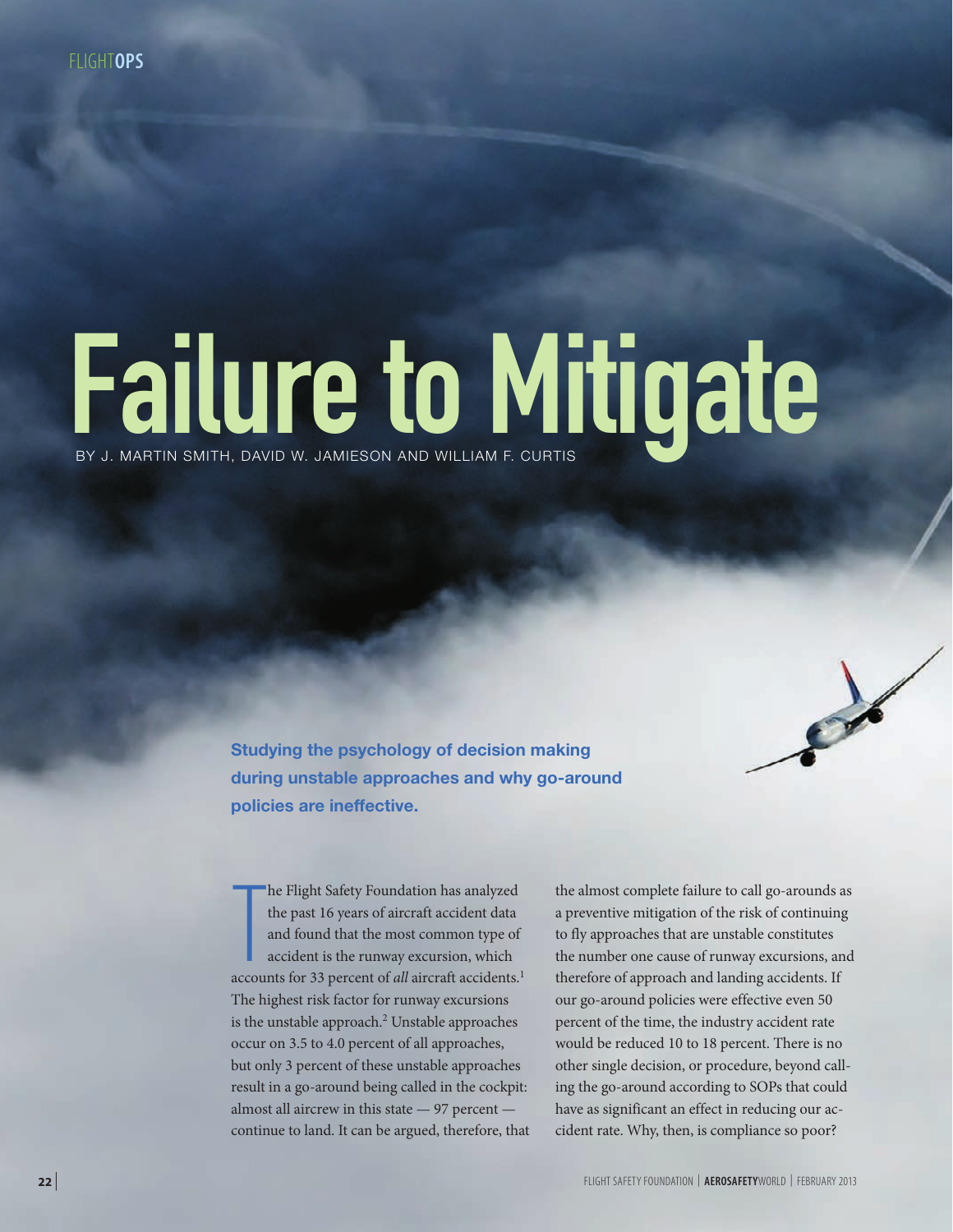

The Foundation in 2011 initiated a Goaround Decision Making and Execution Proj ect designed to mitigate runway excursions caused by unstable approaches by achieving a high level of pilot compliance with go-around policies. This project expects enhanced com pliance to result from answering the research question, "Why are go-around decisions, that should be made according to policy, actu ally not being made during so many unstable approaches?" and then making recommen dations based on the findings. The project, which is ongoing, also will examine the psy chosocial contributions behind flight opera tions management's role in the phenomenon, as well as the risks associated with flying the go-around maneuver itself.

In a series of articles to be published in *AeroSafety World* over the course of this year, we will describe the latest results of the proj ect's work, which to date includes a world wide pilot survey conducted on behalf of the Foundation by The Presage Group. The survey is designed to understand the psychology of decisions to go around rather than to continue to fly unstable approaches.

This first article describes a novel strategy for understanding this psychology, which we call the Dynamic Situational Awareness Model (DSAM), that we successfully have applied in several other operational contexts to help mitigate risk and increase compli ance. The remaining articles will include the results of two experiments conducted within the pilot survey in which we assessed factors leading up to a decision. The experiments attempted to answer such questions as: "Are go-arounds associated more with some kinds of instabilities than with others?"; "What sorts of pilot characteristics, if any, are associated with go-around decision making?"; "What information did pilots solicit to assess risk prior to making their decisions?"; "What is the implicit incentive structure for flying

go-arounds versus continuing the unstable approach that pilots perceive in their organi zation's culture?"; "What is the nature of the crew interactions that support compliance with go-around policies?"; "In hindsight, to what factors do pilots attribute their decisions to go around or continue with an unstable approach, and do these reflect all the experi ences that were actually inputs to their deci sions?"; "What are the true key drivers of their risk assessments and decisions?"; "Do pilots experience any post-decisional regret for noncompliance with go-around decision making protocols?"; "Do pilots accept the basic definitions set by their organizations for what defines an unstable condition, as well as the standard operating procedures (SOPs) their organizations have set out to handle them?"; and "Apart from their company's definitions, beyond what thresholds of instability on key flight parameters do pilots personally define themselves to be in an unstable state that war rants a go-around decision?"

By understanding more completely the answers to these questions, our goal is to bring new thinking to bear on the topic of noncompliance with unstable approach SOPs, and to offer ideas about how to mitigate these risks based on a better alignment of pilot psychology with company policy.

### **Dynamic Situational Awareness Model**

Why is an investigation into situational aware ness a valuable method for understanding a pilot's decision making? Well, put very simply, prior to the pilots' ability to accurately assess the operational landscape for potential threats and risks to aircraft stability, which would then shape their decision making around compli ance, they must first and foremost be *fully aware* of the objective world around them.

In other words, the pilots' very first psycho logical or cognitive act is being aware of their environment, in all of its facets, and it is this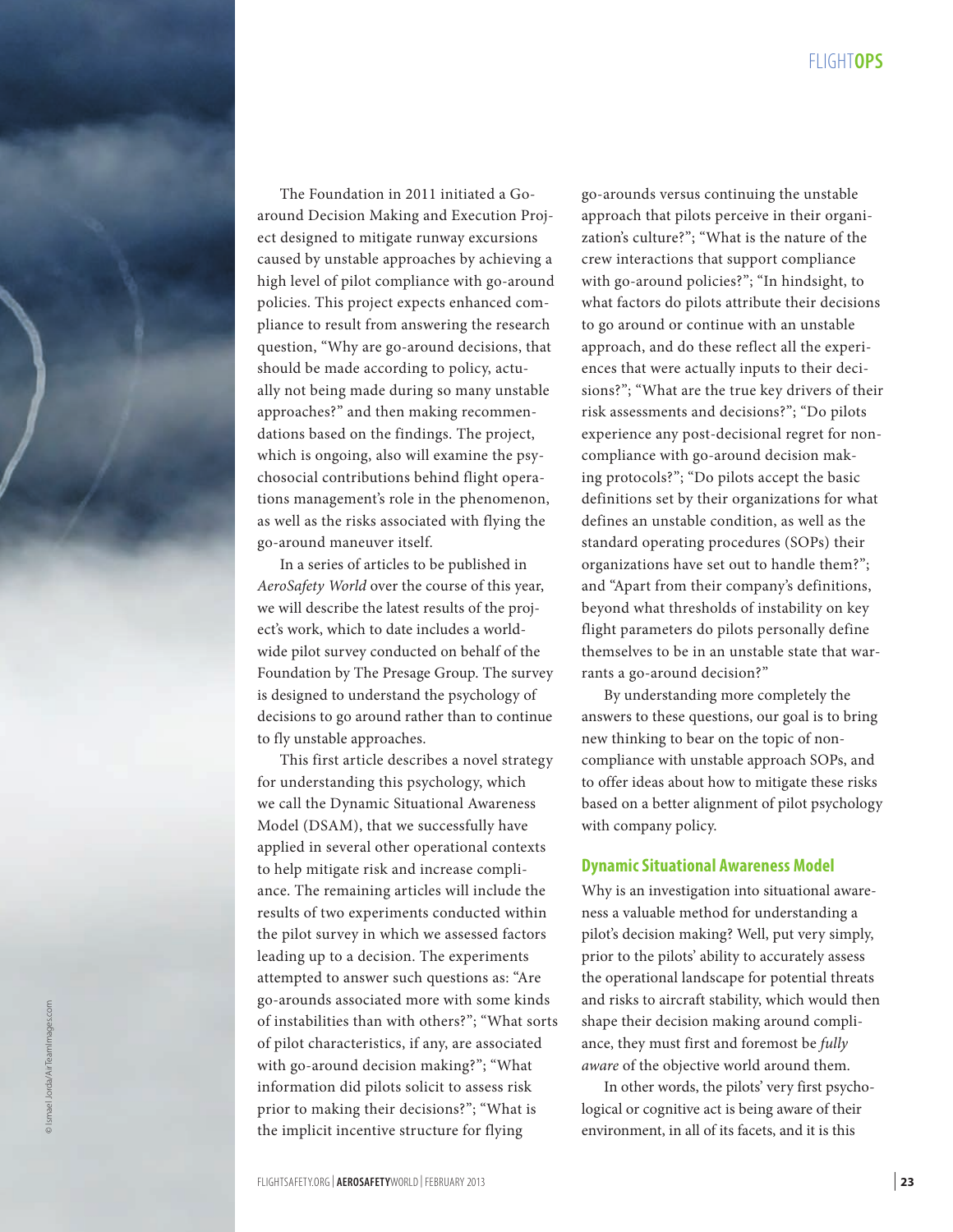# FLIGHT**OPS**

Within the DSAM model, situational awareness comprises nine distinct but interconnected and seamless sub-aspects of awareness.

awareness that shapes and molds subsequent perceptions of operational risks and threats, and of the manageability of those risks and threats. These perceptions and judgments in turn inform decision making around risk appetite and compliance. From a psychological research point of view, it makes sense to test whether low situational awareness does in fact equate with poor risk assessments and increased rates of non-compliance during the unstable approach. In order to fully picture how DSAM is lived by pilots during an unstable approach, consider the following description.

Imagine, a pilot-in-command and his/her crew are flying a routine approach when they experience a late-developing instability below stable approach height (SAH; as defined by their company). How might we describe the psychology of this situation up to and including the moment when this pilot decides to go around or not, and the experiences of both the pilot flying and other crewmembers as they handle this rapidly changing situation under time pressure and heavy workload?

In the cognitive realm, what thoughts, beliefs, expectations and information factor into their situational appraisal of the instabilities and their manageability? By what cognitive calculus do they assess risks of both choices, continuing to land or going around? What



other pre-cognitive, intuitive, emotional and implicit knowledge comes into play? And how does their immediate cockpit environment — the social realm, including the important contributions of crewmembers, of communications styles and of interpersonal dynamics influence their decisions?

In Figure 1, we present the simplified sequence of events leading up to a decision between continuing an approach that is unstable in this scenario versus deciding to fly a go-around maneuver. Changing objective flight conditions and developing instabilities (step 1 in the sequence) must be noticed via the pilot's senses, registered and mentally processed in light of their always-developing expectations about their current situation.

Situational awareness of the environment, in all its facets and continuous state of flux (step 2), is the psychological prerequisite state for a pilot to judge risk at any moment (step 3), and then to make a subsequent decision to maintain compliance and safety in light of that judgment (step 4). This state of awareness must be continuously updated and refreshed based on a stream of sensory inputs and knowledge provided by the pilots' instruments, the kinesthetic and other senses, the crewmembers' inputs and so forth.

This study employed DSAM for measuring and interpreting the psychological and social factors that collectively make up situational awareness. Within this model, situational awareness comprises nine distinct but interconnected and seamless sub-aspects of awareness (Figure 2). Much of the following discussion will be framed around how each of these subaspects influences a pilot's risk assessment and decision-making processes, singly and in concert with one another, to remain compliant versus non-compliant in the face of aircraft instabilities while on approach.

In a typical response to the unstable approach event we have imagined, a typical *situational awareness profile* (SAP) emerges for the pilot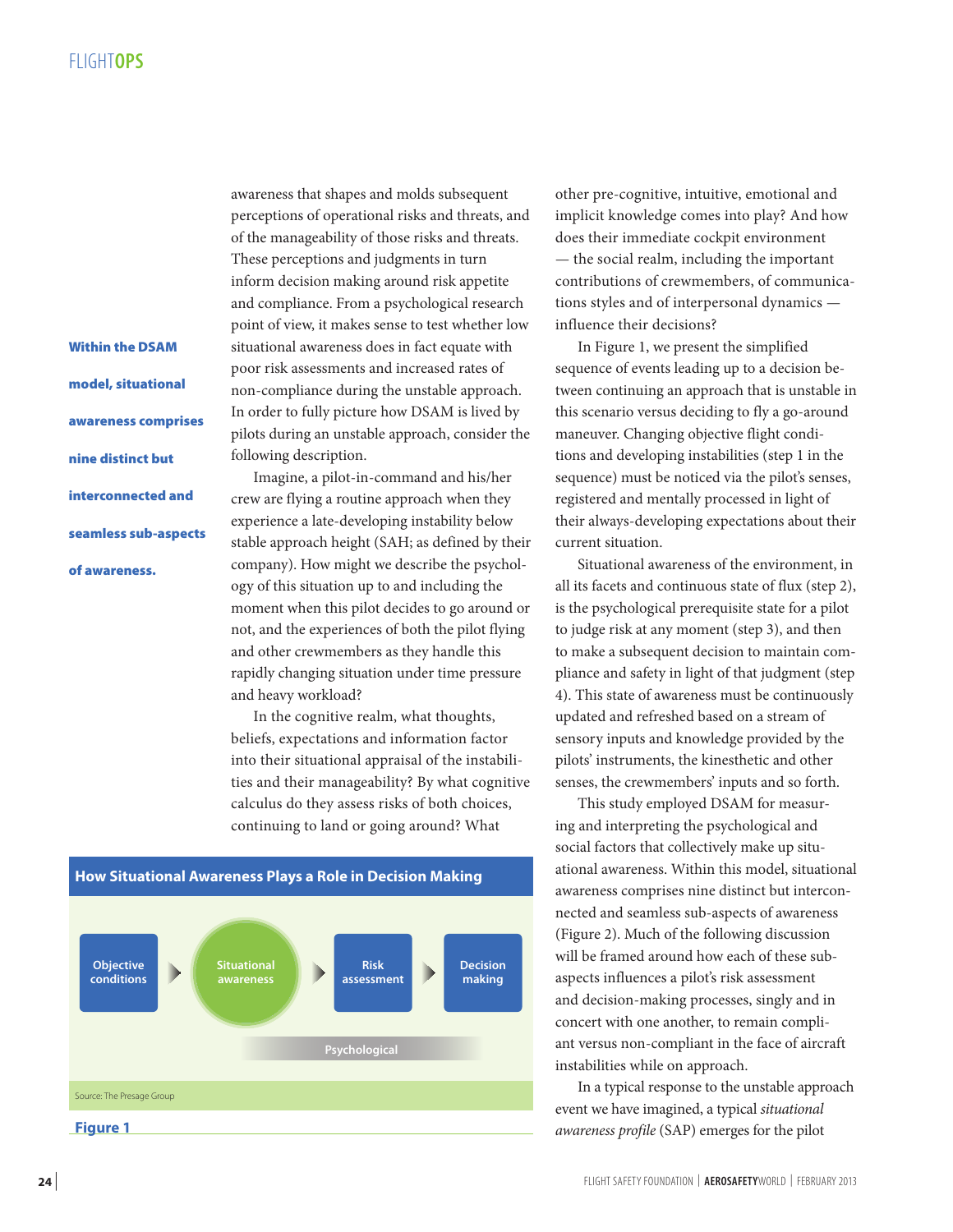flying the aircraft so as to maintain compliance with company SOPs. The "sequence" of processes might look something like the following. Imagine again our late-developing instability below SAH, and consider the pilots' phenomenological experiences of it, as it is *lived*, through its description as an SAP. *(Note: While we have serialized the subsequent description in steps to easily explain the various DSAM awareness concepts, these awarenesses actually exist in a mutually interdependent whole of causation, with rapid feedback loops and interactions. Changes to one type of awareness quickly influence the others in a psychological process called "spreading activation.")*

# **Example of a Go-Around Experience**

- 1. At a point immediately above SAH, the pilot's "gut," or what we refer to as *affective awareness*, subtly signals him or her to confirm that the aircraft's flight characteristics and profile are normal. In a near-instantaneous and seamless fashion, this might be followed by …
- 2. A visual check, or what we refer to as a check to provide *functional awareness*, which would be made where the pilot's expert knowledge and ability to understand the instruments plays a key role in confirming whether the cue from their gut was, in fact, correct. Simultaneously, there is …
- 3. An immediate and confirmatory statement from the pilot's network of past experiences, or *critical awareness*, occurs, in which professional experience confirms the presence of a "normal" flight profile. Seconds later, however, imagine that in continuing its descent below SAH, the aircraft encounters significant turbulence with headwinds shifting to tailwinds and downdrafts altering  $V_{REF}$  (reference landing speed) by +21 kt, accompanied by a vertical descent now greater than 1,100 fpm. Instantly, …
- 4. The pilot's *anticipatory awareness*, the ability to see these threats, registers in harmony



### **Figure 2**

with the reactivated gut, expert instrument knowledge and experience — all awarenesses that are now signaling a non-normal event — and there arises an immediate need for a signal from …

- 5. *Task-empirical awareness*, the pilot's expert knowledge of the safe operational envelope limits of the aircraft. Imagine further that this expert knowledge confirms that although the aircraft is now unstable, it still remains within the safe operational envelope. However, before concluding that parameters are now safe or unsafe, manageable or unmanageable, this developing event requires immediate input from another awareness competency …
- 6. *Compensatory awareness*, or the ability to understand how to compensate correctly for nonnormal events, occurs by referencing through *functional awareness* whether the aircraft and the instruments will direct the flight state back to a normal condition if acted upon. Whether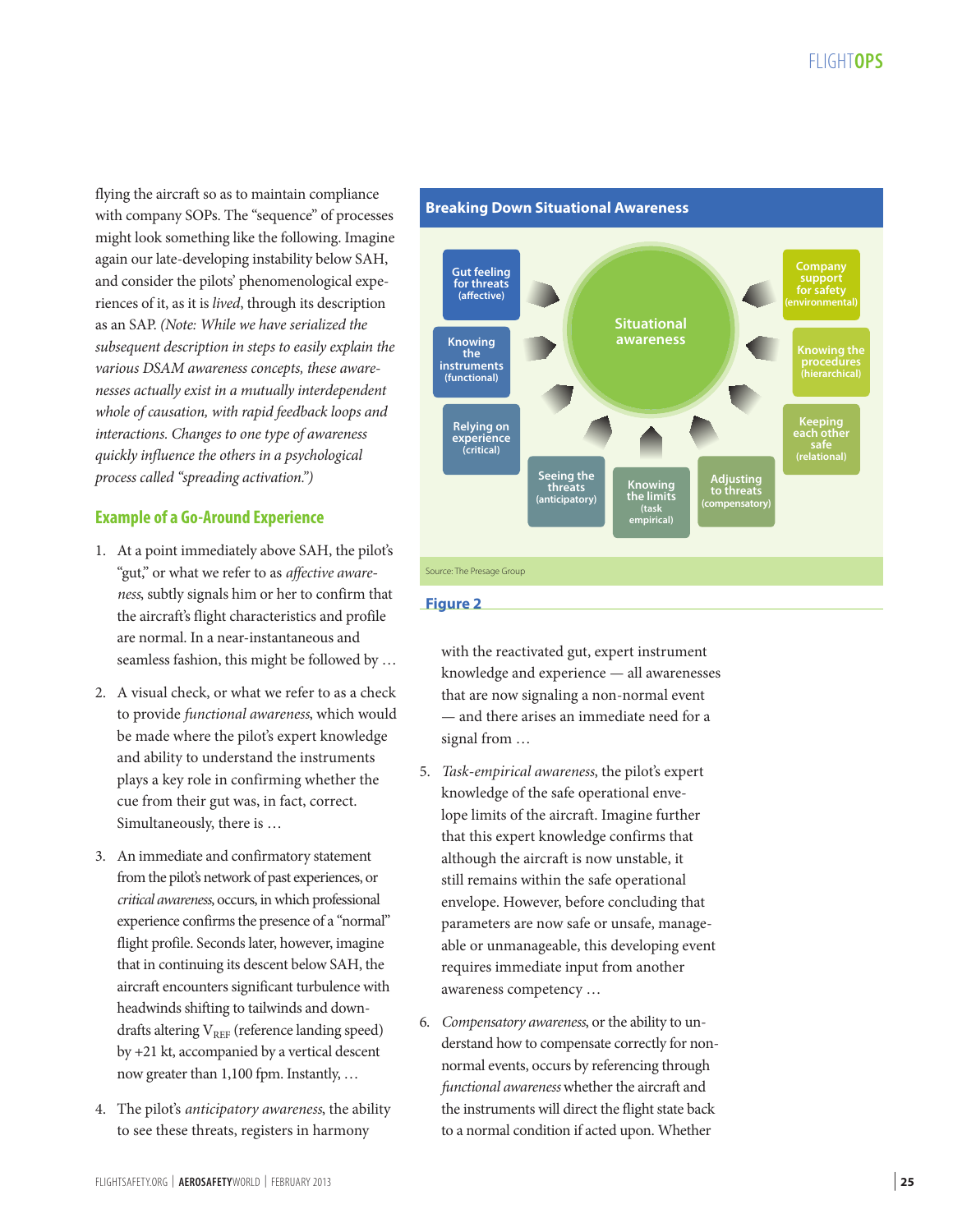the answer, not yet fully formed but informed by critical awareness, is likely to be "yes," "no" or uncertain, imagine that the pilot is also simultaneously receiving …

- 7. Through *relational awareness* the pilots' knowledge of how they use their relationships to protect safety — input from a crewmember that re-enlivens a memory trace of a prior verbal signal, based on a conversation and agreement earlier in the approach initiated by the pilot monitoring, that a go-around might be necessary should the aircraft become unstable at or below SAH, which …
- 8. Informs and motivates the pilot to engage *hierarchical awareness*, or the individual's expert knowledge of operational procedures under specific operational conditions, so as to confirm their ability to safely fly a goaround if necessary. Finally, with the pilotin-command and other crew rapidly coming to a common assessment of, and agreement about, the risks inherent in continuing with the unstable situation that faces them, in comparison with the inherent risks of any go-around maneuver, and
- 9. Confident that their company would support a decision to initiate a go-around, and in an expression of their *environmental awareness* concerning the wider organizational reward structures surrounding support for safety, the pilot flying puts all of these elements of awareness together to judge that the risks confronting the flight crew are not fully manageable, and so decides to call for a go-around.

Again, this description is not in any way intended to be prescriptive, that is, to suggest the way the dynamic situational awareness processes should work in this situation (i.e., the sequence or interactions among the awareness types). But it does illustrate that each of these awareness competencies needs to be used repeatedly and quickly to keep the entire spectrum of potential threats in the situation and their possible causes and resolutions alive in awareness at all times, and that there is a natural system of mutual causation among them that also must be sustained to maximize safe decision making.

Table 1 summarizes the complete system of nine DSAM concepts (called Construct 1 to Construct 9). The table shows a working name for each concept, its scientific name within our system and a brief definition.

## **What's Ahead?**

So far, we have summarized the problem and described the psychological theory behind our experimental survey framework. Robust experimental survey work, which we will describe in the next articles in this series, provides valid data and meaningful insight and understanding into this critical issue for flight safety, and from which we can begin to define necessary corrective actions.

In these articles, we will describe the results from analyzing data from more than 2,300 pilots asked to recall in detail the *last instance* in which they experienced an unstable approach that either led to a go-around decision or a decision to continue in the unstable state and land. In addition to reporting about various aspects of the DSAM model that differ between pilots going around and those continuing the unstable approach, we will also describe the kinds of objective flight conditions and pilot characteristics that are associated with these decisions, post-event perceptions pilots had about the causes of their decisions and hindsight judgments they made about the wisdom of their choices.

We will also describe the results of a second experiment conducted using the same survey, which was designed to investigate the personally held thresholds for instability that pilots believed would necessitate a go-around

We will describe the results from more than 2,300 pilots asked to recall in detail the *last instance* in which they experienced an unstable approach.